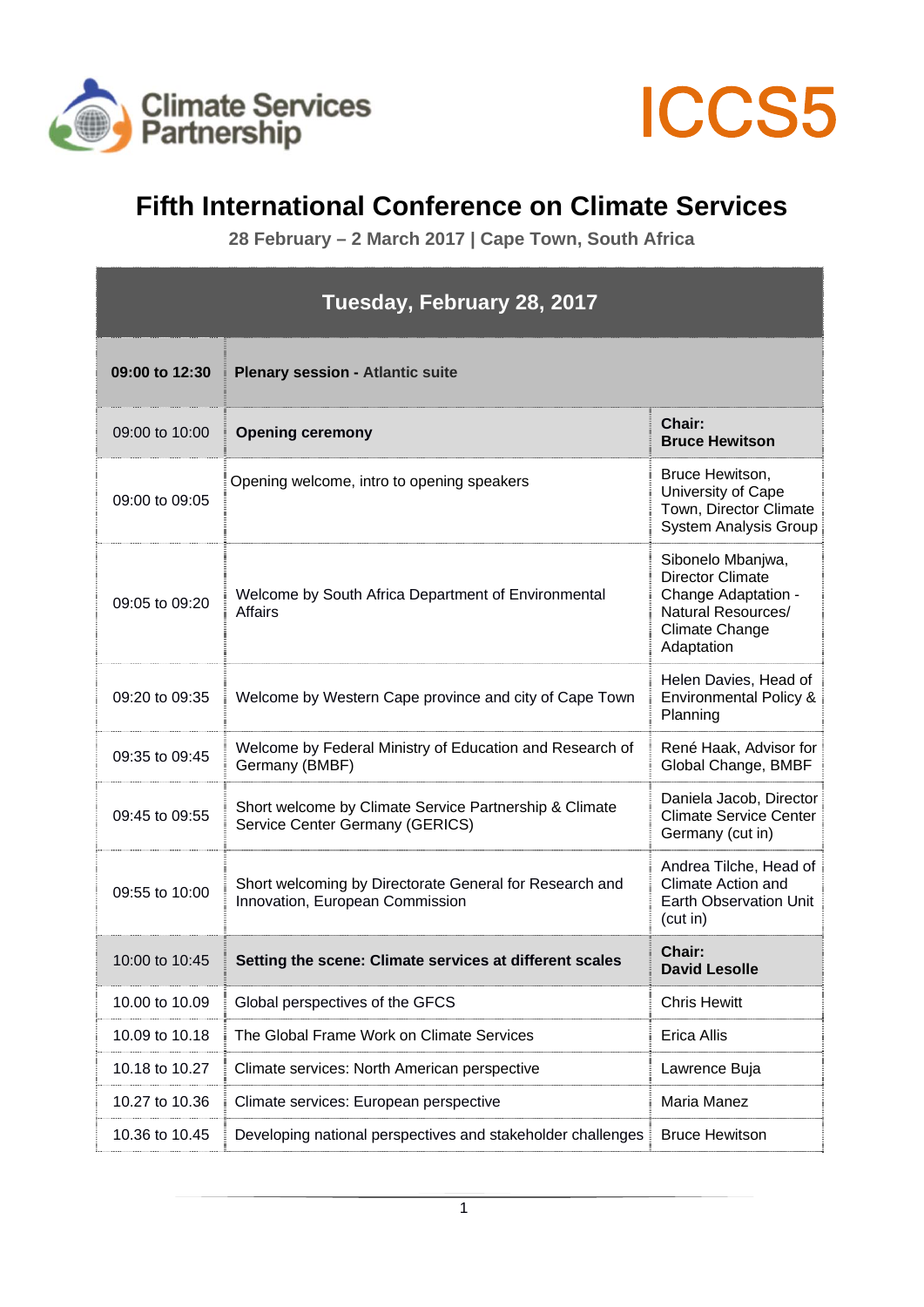



| 10.40 to 10.45                    | <b>Discussion</b>                                                                                                                 |                                                          |
|-----------------------------------|-----------------------------------------------------------------------------------------------------------------------------------|----------------------------------------------------------|
| 10:45 to 11:15                    | Coffee break - Atrium area                                                                                                        |                                                          |
| 11:15 to 12:30                    | <b>Climate services in Africa</b>                                                                                                 | Chair:<br><b>Jean-Pierre Roux</b>                        |
| 11.15 to 11.25                    | SASSCAL: Climate services for southern Africa                                                                                     | Joerg Helmschrot                                         |
| 11.25 to 11.35                    | WASCAL: Climate services for western Africa                                                                                       | Jerome Tondoh                                            |
| 11.35 to 11.45                    | The World Bank's contribution to climate services in Africa,<br>and AFRI-RES                                                      | Ana Bucher                                               |
| 11.45 to 11.55                    | The role of the South African Weather Service in national<br>climate services                                                     | Jongikhaya Witi                                          |
| 11.55 to 12.05                    | Future climate for Africa                                                                                                         | <b>Rosalind West</b>                                     |
| 12.05 to 12.15                    | WISER: Weather and Climate Information SERvices for Africa                                                                        | Dave Britton                                             |
| 12.15 to 12.25                    | The ENACTS Approach                                                                                                               | <b>Tufa Dinku</b>                                        |
| 12.25 to 12.35                    | Africa: Perspective on developing nation needs                                                                                    | Arame Tall                                               |
| 12.25 to 12.30                    | <b>Discussion</b>                                                                                                                 |                                                          |
| 12.35 to 12.35                    | General information on housekeeping - please stay and listen                                                                      |                                                          |
| 12:35 to 13:45                    | Lunch break - Atrium area;<br>side events at conference venue (Atlantic suite 1, Atlantic suite 2, Library)                       |                                                          |
| 13:45 to 15:15                    | Parallel sessions S12, S13, S14, S15<br>Learning from success and failure                                                         |                                                          |
| <b>S12</b><br><b>Marine suite</b> | <b>Examples of user initiated services</b>                                                                                        | <b>Chairs:</b><br>James Hansen/<br><b>Katiuscia Fara</b> |
| 13:45 to 13:50                    | Introduction                                                                                                                      |                                                          |
| 13:50 to 14:02                    | Climate services to assist smallholder farmer decision<br>making: the PICSA approach                                              | <b>Peter Dorward</b><br>et al.                           |
| 14:02 to 14:14                    | Developing an infrastructure to enable knowledge of coastal<br>climate issues in the public - an example from Northern<br>Germany | Insa Meinke                                              |
| 14:14 to 14:26                    | Bridging the demand and supply sides of climate services for<br>agriculture in Rwanda                                             | James Hansen                                             |
| 14:26 to 14:38                    | The R4 rural resilience initiative in Senegal                                                                                     | <b>Yacine Fall</b>                                       |
| 14:38 to 14:42                    | Short poster introduction – see poster list at the end of the programme for details                                               |                                                          |
| 14:42 to 15:10                    | Panel discussion: Peter Dorward, Insa Meinke, James Hansen, Yacine Fall,<br>Katiuscia Fara (moderator)                            |                                                          |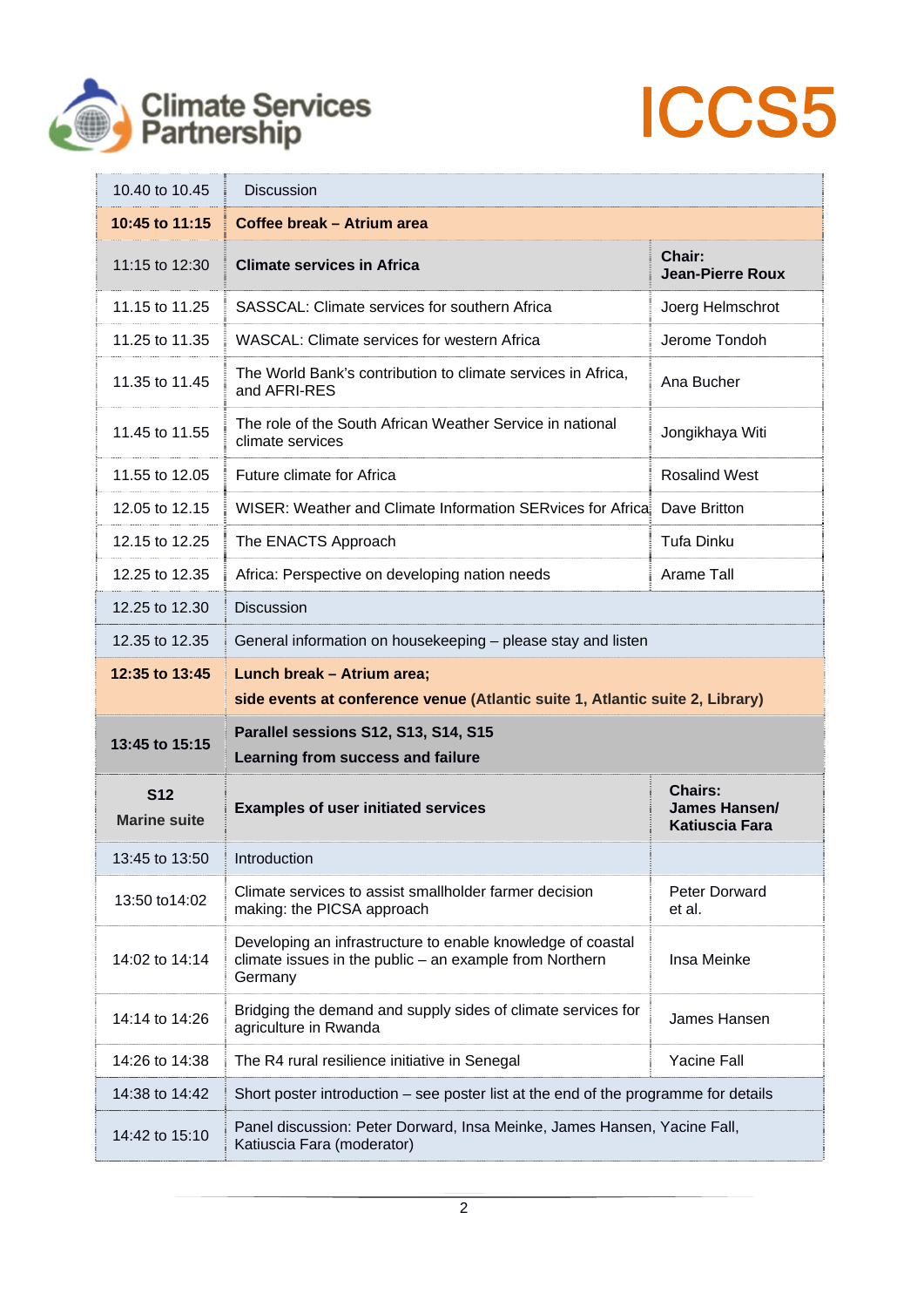



| 15:10 to 15:15                        | Session summary and close                                                                                                            |                                                          |
|---------------------------------------|--------------------------------------------------------------------------------------------------------------------------------------|----------------------------------------------------------|
| <b>S13</b><br>Library                 | Good ideas that never worked                                                                                                         | Chair:<br><b>Julie Arrighi</b>                           |
| 13:45 to 14:00                        | Tbd.                                                                                                                                 | Katiuscia Fara                                           |
| 14:00 to 14:15                        | Cntrl + Alt + Delete: Learning to Communicate                                                                                        | Roop Singh                                               |
| 14:15 to 14:30                        | Building a Culture of Reflection, Learning, and Adapting<br>within the SERVIR program                                                | Jenny Frankel-Reed                                       |
| 14:30 to 14:45                        | Climate services for health - Learning from experience to<br>accelerate applications for public health                               | Joy Shumake-<br>Guillemot                                |
| 14:45 to 15:00                        | From "too late" to "activate!": Examining the timing of flood<br>risk management decision                                            | Pablo Suarez                                             |
| 15:00 to 15:15                        | Session summary and close                                                                                                            |                                                          |
| <b>S14</b><br><b>Atlantic suite 1</b> | National initiatives in climate services                                                                                             | <b>Chairs:</b><br><b>Arame Tall</b><br><b>Ana Bucher</b> |
| 13:45 to 14:00                        | Integrating climate information into the district health<br>information system in Tanzania                                           | Madeleine C.<br>Thomson                                  |
| 14:00 to 14:15                        | Serving distinct audiences through web interfaces:<br>Experiences from climate.gov and the U.S. climate resilience<br><b>Toolkit</b> | Meredith Muth                                            |
| 14:15 to 14:30                        | Toward national framework for climate services for South<br>Africa                                                                   | Sibonelo Mbanjwa                                         |
| 14:30 to 14:45                        | Bhutan's strategic programme for climate resilience                                                                                  | Passang Dorji                                            |
| 14:45 to 15:00                        | Experiences and lessons learned from the implementation of<br>China framework of climate services                                    | Lianchun Song,<br><b>Zhiqiang Gong</b>                   |
| 15:00 to 15:15                        | Short poster introduction - see poster list at the end of the programme for details                                                  |                                                          |
| <b>S15</b><br><b>Atlantic Suite 2</b> | Projects on the regional and trans-national scale                                                                                    | Chair:<br><b>Joerg Helmschrot</b>                        |
| 13:45 to 13:55                        | Building climate resilient society in the Sahel: The<br>RAINWATCH experience                                                         | <b>Rosalind Cornforth</b>                                |
| 13:55 to 14:05                        | Developing climate services through partnership with<br>national Met. Services                                                       | Nicola Golding                                           |
| 14:05 to 14:15                        | Development of an early warning system for heat wave<br>related mortality in Europe: Key outcomes and lessons<br>learnt              | Rachel Lowe                                              |
| 14:15 to 14:25                        | The Copernicus Climate Change Service (C3S) in the<br>making                                                                         | David Armstrong                                          |
| 14:25 to 14:35                        | Minimizing losses of human life through early warning and<br>early action: the case of the 2015/16 El Nino impact in the             | Abebe Tadege                                             |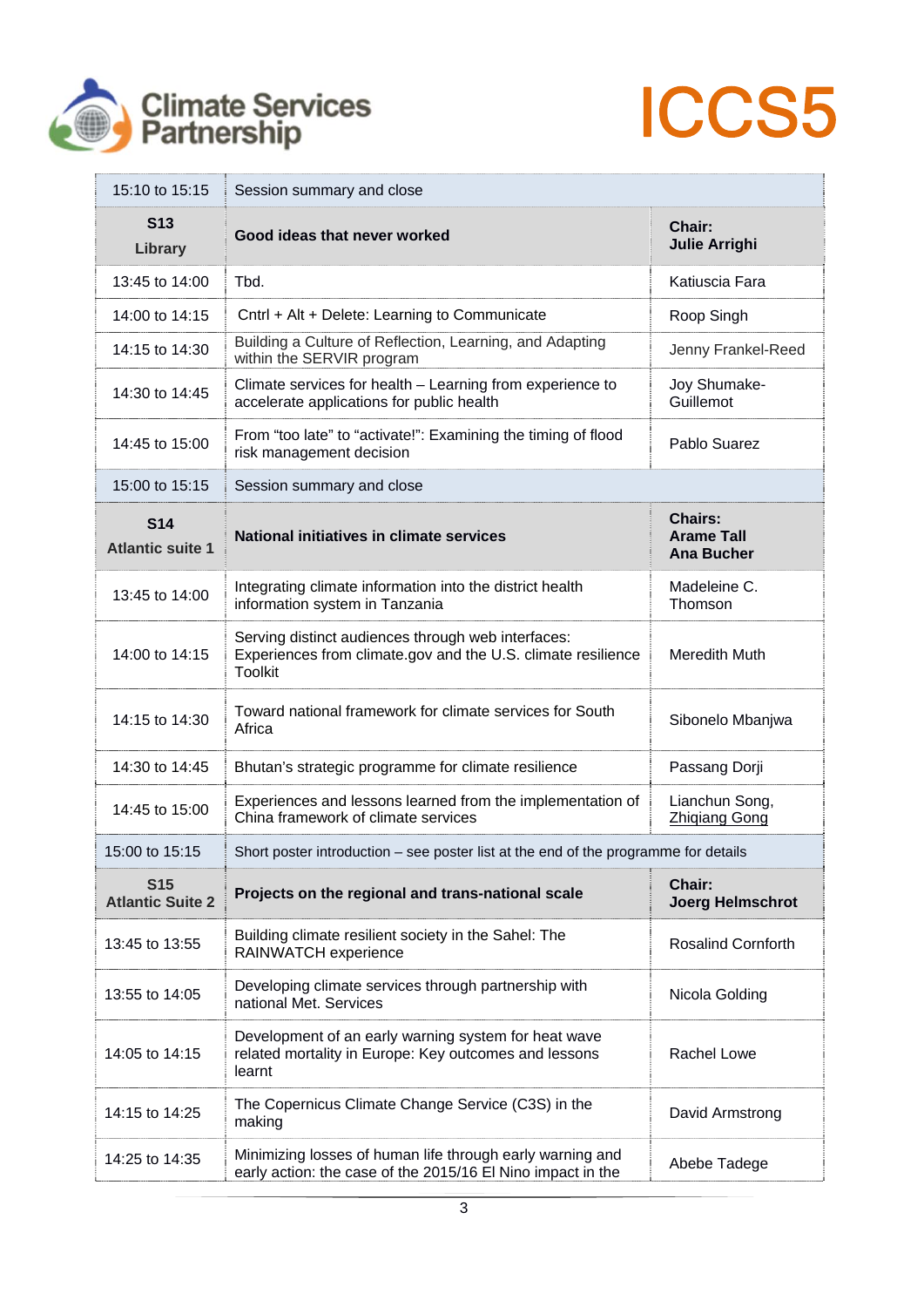



|                                       | greater Horn of Africa (GHA)                                                                                                                                                                | Tsehayu                                                           |
|---------------------------------------|---------------------------------------------------------------------------------------------------------------------------------------------------------------------------------------------|-------------------------------------------------------------------|
| 14:35 to 14:45                        | Short poster Introduction – see poster list at the end of the programme for details                                                                                                         |                                                                   |
| 14:45 to 15:15                        | <b>Discussion</b>                                                                                                                                                                           |                                                                   |
| 15:15 to 15:45                        | Coffee break - Atrium area                                                                                                                                                                  |                                                                   |
| 15:45 to 17:15                        | Parallel sessions S21, S22, S23<br><b>Operationalization of climate services</b>                                                                                                            |                                                                   |
| <b>S21</b><br>Library                 | <b>Climate services business models</b>                                                                                                                                                     | Chair:<br><b>Maria Manez</b>                                      |
| 15:45 to 16:00                        | Public private partnerships enhancing capacity of LDC NMHS<br>to contribute to climate resilience                                                                                           | Ari Davidov                                                       |
| 16:00 to 16:15                        | The missing middle? Building the chain from observation to<br>application                                                                                                                   | <b>Scott McCormick</b>                                            |
| 16:30 to 16:45                        | The contradictions of commercializing climate services                                                                                                                                      | Sophie Webber                                                     |
| 16:45 to 17:00                        | Better get a houseboat? Flood simulation tool for South<br>Africa's Coast                                                                                                                   | <b>Louis Celliers</b>                                             |
| 17:00 to 17:15                        | Climate services for supporting climate change adaptation in<br>agriculture in India: national initiatives and strategies based on<br>local knowledge                                       | Shadananan Nair-<br>withdrawn                                     |
| 17:15 to 17:15                        | Short poster Introduction – see poster list at the end of the programme for details                                                                                                         |                                                                   |
| <b>S22</b><br><b>Atlantic suite 1</b> | Climate services' added value and evaluation                                                                                                                                                | <b>Chairs: Susanne</b><br><b>Schuck-Zoeller, Atte</b><br>Harjanne |
| 15:45 to 16:00                        | The evaluation cascade: How to get from quality dimensions<br>to indicators and measurement                                                                                                 | Susanne Schuck-<br>Zoeller, Elke Keup-<br>Thiel                   |
| 16:00 to 16:15                        | Evaluating climate services: A review of methods                                                                                                                                            | Catherine Vaughan,<br>et al.                                      |
| 16:15 to 16:30                        | Designing and implementing national monitoring systems with<br>appropriate sectorial indicators for EBAFOSA: A key necessity<br>for adaptation to climate change                            | Anthony Akpan                                                     |
| 16:30 to 16:45                        | Challenges and opportunities in monitoring and evaluation:<br>Lessons and findings from the participatory integrated climate<br>services for agriculture (PICSA) approach in four countries | Graham Clarkson,<br>et al.                                        |
| 16:45 to 17:00                        | Assessing the value of seasonal climate forecasts in decision-<br>making                                                                                                                    | Marta Bruno Soares,<br>Meaghan Daly, et al.                       |
| 17:00 to 17:15                        | Short poster Introduction – see poster list at the end of the programme for details                                                                                                         |                                                                   |
| <b>S23</b><br><b>Atlantic Suite 2</b> | What are effective climate services?                                                                                                                                                        | <b>Chairs:</b><br>Stephen Zebiak,<br><b>James Hansen</b>          |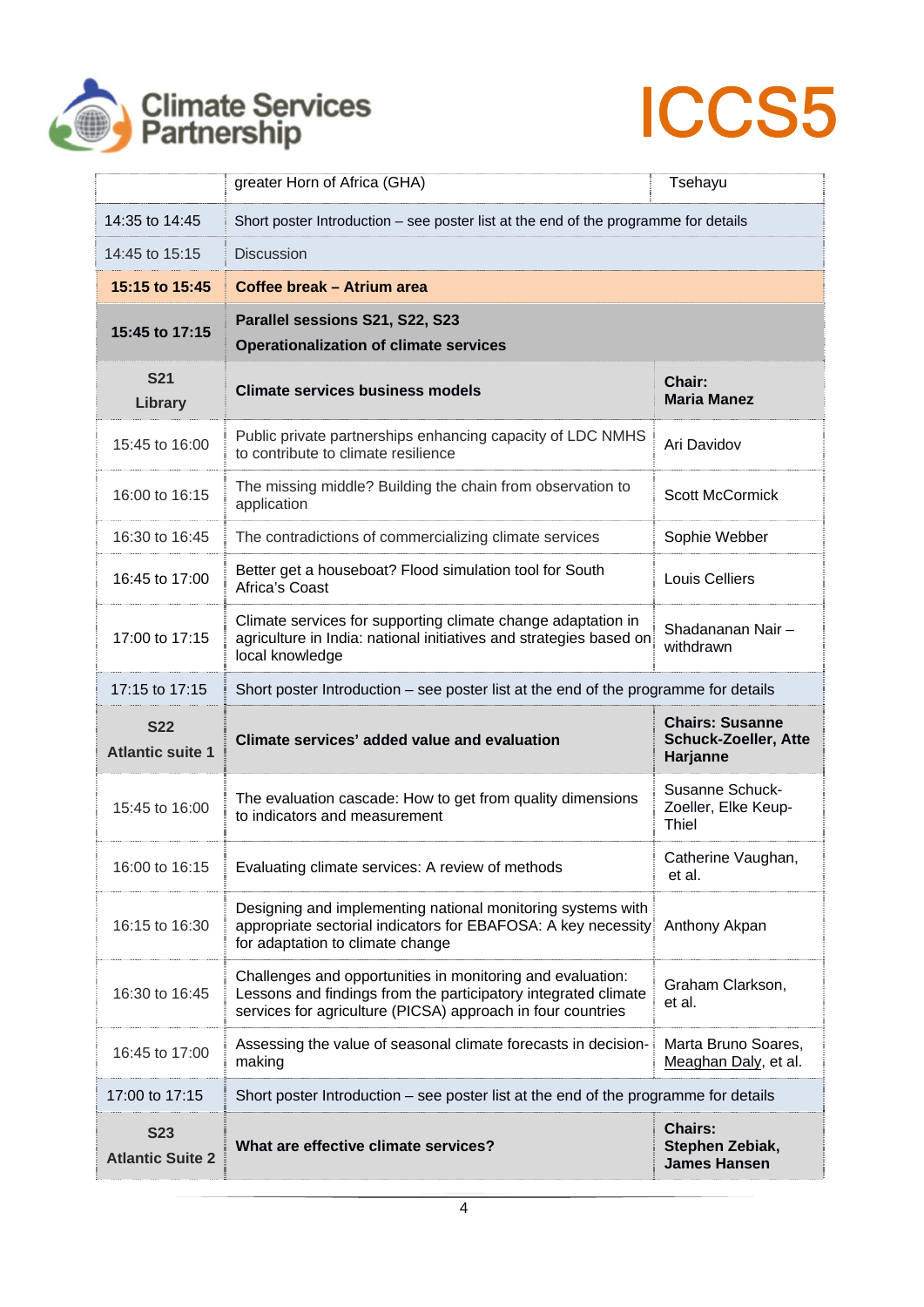



| 15:45 to 15:50            | Introduction to session focus, key questions                                                                   |                                                                                                  |
|---------------------------|----------------------------------------------------------------------------------------------------------------|--------------------------------------------------------------------------------------------------|
| 15:50 to 16:02            | Identifying users and their needs for climate services: A review<br>of methods and practices                   | Edward R. Carr                                                                                   |
| 16:02 to 16:14            | Leaving no one behind: fitting climate information services<br>within an equity framework                      | Jessica Omukuti                                                                                  |
| 16:14 to 16.26            | Building health sector capacity for El Nino preparedness and<br>Response - Reflections from Africa             | Tasiana Mzozo                                                                                    |
| 16:26 to 16:38            | National level climate service governance: Identifying<br>structures of membership, roles and responsibilities | Andrew Kruczkiewicz                                                                              |
| 16:38 to 16:43            | Short poster introduction – see poster list at the end of the programme for details                            |                                                                                                  |
| 16:43 to 17:10            | Panel discussion, with all session presenters                                                                  |                                                                                                  |
| 17:10 to 17:15            | Session summary and close                                                                                      |                                                                                                  |
| 17:30 to 19:00            | Side events at conference venue<br>(Atlantic suite 1, Atlantic suite 2, Library)                               |                                                                                                  |
| 19:30 to End              | <b>Icebreaker</b>                                                                                              |                                                                                                  |
| Wednesday, March 01, 2017 |                                                                                                                |                                                                                                  |
| 9:00 to 12:30             | Plenary Session - Atlantic suite - Chair: Catherine Vaughan                                                    |                                                                                                  |
| 09:00 to 09:15            | <b>Report of Day 1</b>                                                                                         |                                                                                                  |
| 09:15 to 10:00            | Keynote:<br>Capacity building for climate services: Rethinking current<br>and future development               | David Mkwambisi,<br><b>Lilongwe University</b><br>of Agriculture and<br><b>Natural Resources</b> |
| 10:00 to 12:30            | Market Place - for details see the Market place programme below                                                |                                                                                                  |
|                           |                                                                                                                |                                                                                                  |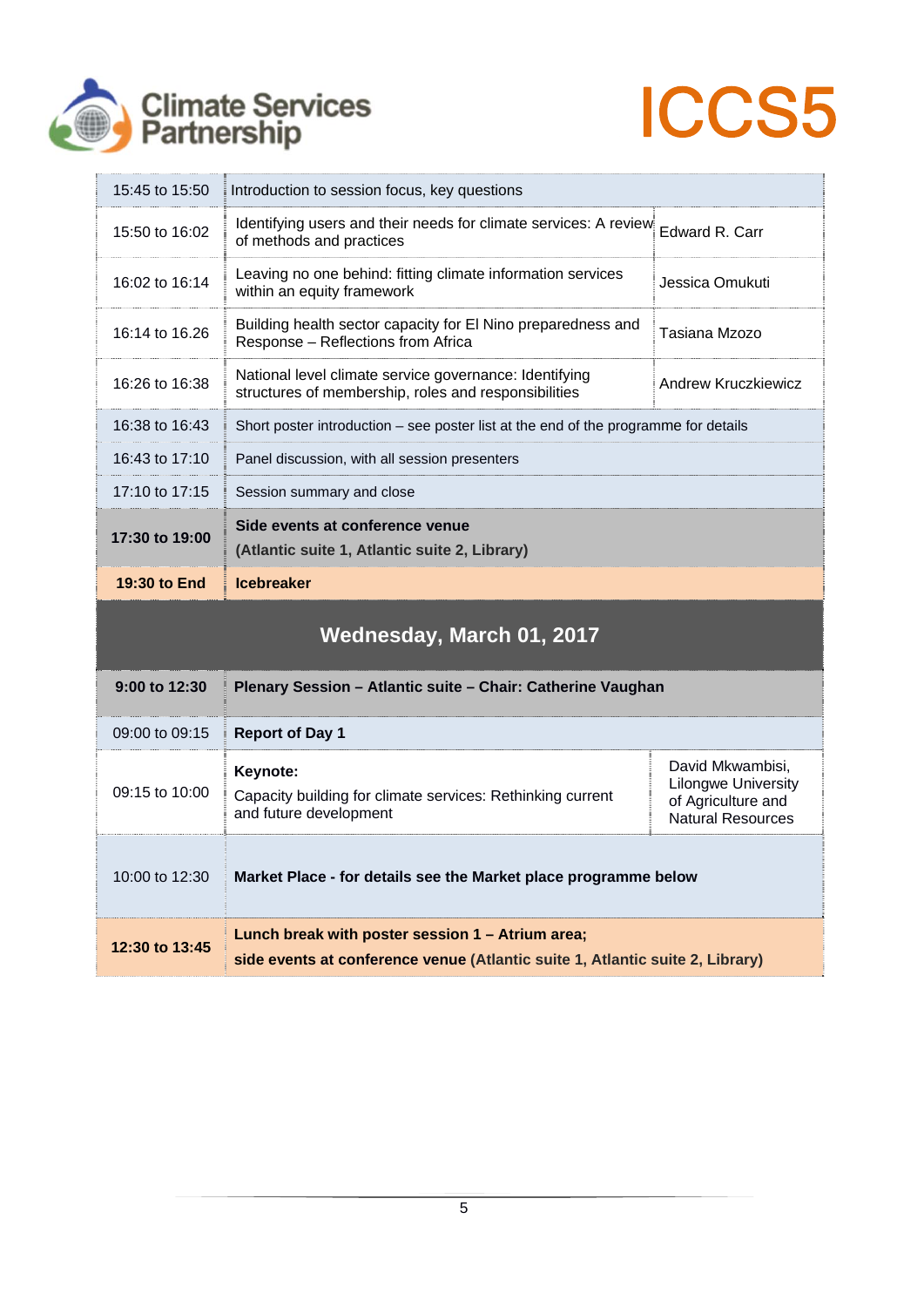



| 13:45 to 15:15                        | Parallel sessions S31, S32, S33<br><b>Mutual Learning (I)</b>                                                                                                                |                                                       |
|---------------------------------------|------------------------------------------------------------------------------------------------------------------------------------------------------------------------------|-------------------------------------------------------|
| <b>S31</b><br><b>Atlantic suite 1</b> | From data and information to knowledge                                                                                                                                       | Chair:<br><b>Bruce Hewitson</b>                       |
| 13:45 to 14:00                        | Stasis and business as usual or a shift to engaged climate<br>services: what may it take in Africa?                                                                          | Albert Edgar Manyuchi                                 |
| 14:00 to 14:15                        | Visualizing a harmonized language for climate services                                                                                                                       | Sukaina Bharwani                                      |
| 14:15 to 14:30                        | The importance of context in the development of climate<br>services: Key challenges in the development of Agro-climatic<br>services for Maize and Rice producers in Colombia | <b>Steve Prager</b>                                   |
| 14:30 to 14:45                        | Integrated service provision to overcome the adverse impacts<br>of climate change and variability in West Africa                                                             | Jerome Tondoh                                         |
| 14:45 to 15:00                        | The United Nations Development Programme                                                                                                                                     | <b>Mark Tadross</b>                                   |
| 15:00 to 15:15                        | Short poster Introduction – see poster list at the end of the programme for details                                                                                          |                                                       |
| <b>S32</b><br><b>Atlantic suite 2</b> | User involvement in climate services development                                                                                                                             | <b>Chairs: Chris Hewitt,</b><br><b>Katiuscia Fara</b> |
|                                       | Making plans and taking action - lessons from applying<br>climate services in multisector national and community<br>adaptation planning                                      | <b>Scott McCormick</b>                                |
|                                       | Building capacity for user-driven climate services for health in<br>Mozambique                                                                                               | Tatiana Marruffo                                      |
| 13:45 to 15:15                        | Building capacity and improving resilience to weather and<br>climate extremes in the Philippines                                                                             | <b>Claire Scannell</b>                                |
|                                       | Shock responsive social protection and climate services                                                                                                                      | Dominic Nyirongo                                      |
|                                       | Participatory scenario planning for co-production of seasonal<br>climate information                                                                                         | Maurine Kasavu<br>Ambani                              |
|                                       | Short poster Introduction – see poster list at the end of the programme for details                                                                                          |                                                       |
| <b>S33</b><br>Library                 | Climate services research and capacity building needs                                                                                                                        | Chair:<br>Lawrence Buja                               |
|                                       | Potential directions of the coordinated regional downscaling<br>experiment in providing climate science for climate services                                                 | <b>Bill Gutowski</b>                                  |
| 13:45 to 15:15                        | Farmers' access and use of climate information in Rwanda: a<br>baseline assessment                                                                                           | Jeanne Coulibaly                                      |
|                                       | The Importance of Integrating Climate Science in health<br>systems                                                                                                           | <b>Rosalind Cornforth</b>                             |
|                                       | Science to services research needs - tbd                                                                                                                                     | Angel Munoz                                           |
|                                       | Short poster introduction – see poster list at the end of the programme for details                                                                                          |                                                       |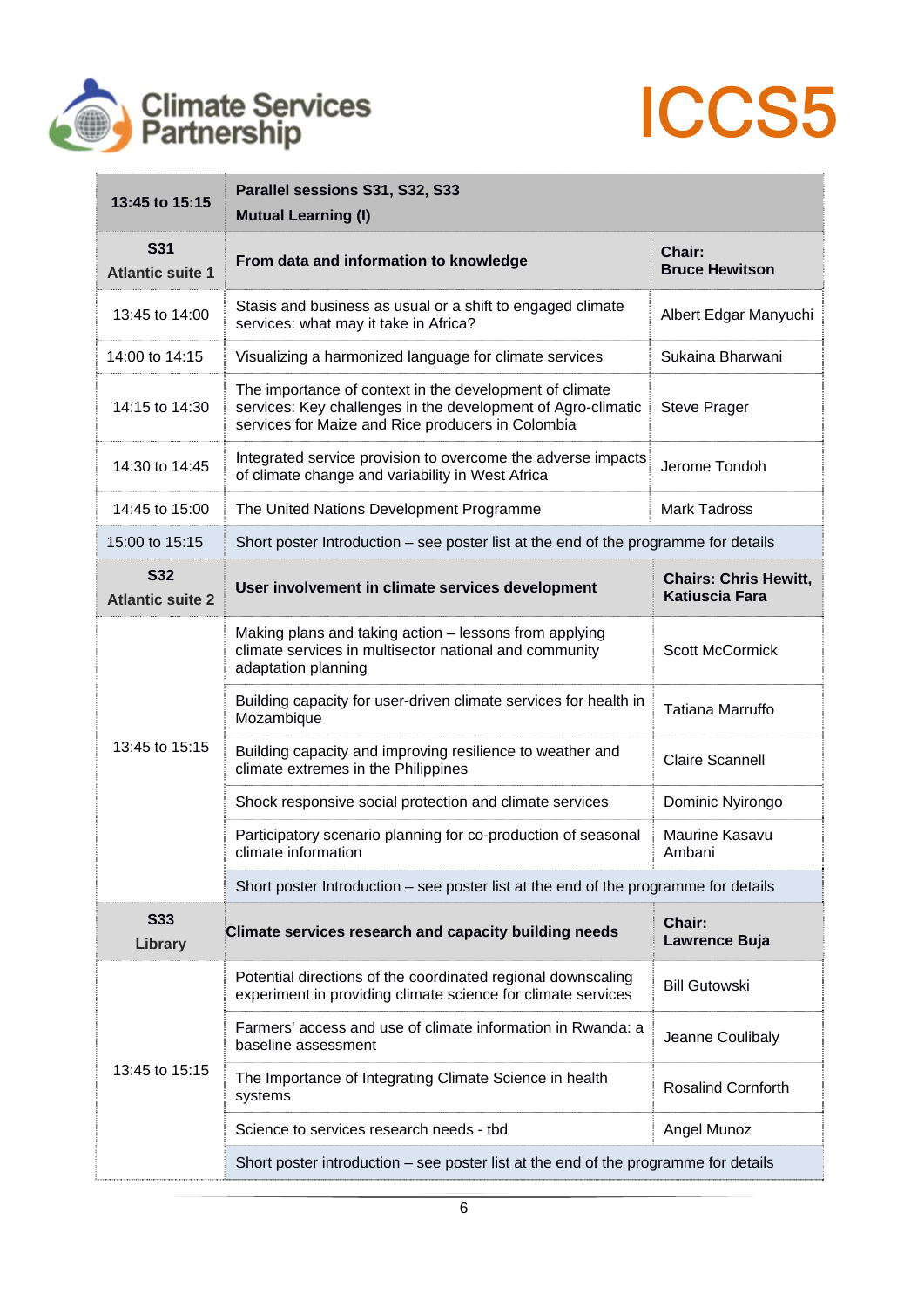



| 15:15 to 15:45                        | Coffee break - Atrium area                                                                                                                                                                                                                              |                                                                                  |
|---------------------------------------|---------------------------------------------------------------------------------------------------------------------------------------------------------------------------------------------------------------------------------------------------------|----------------------------------------------------------------------------------|
| 15:45 to 17:15                        | Parallel sessions S41, S42, S43<br><b>Mutual Learning (II)</b>                                                                                                                                                                                          |                                                                                  |
| <b>S41</b><br><b>Atlantic suite 1</b> | What can we learn from all the co-activities?                                                                                                                                                                                                           | Chair:<br><b>Andreas Haensler</b>                                                |
| 15:45 to 16:00                        | Catalysing connectivity and multi-solving climate challenges<br>through co-development of climate services                                                                                                                                              | Fiona Percy and<br>Maurine Ambani                                                |
| 16:00 to 16:15                        | Community-based environmental monitoring and information<br>services in remote mountain regions: Towards decentralised<br>information flows and tailored visualisations?                                                                                | Sam Grainger and<br><b>Wouter Buytaert</b>                                       |
| 16:15 to 16:30                        | Co-Production of models in communicating climate change<br>and development related risks and uncertainties by the coastal<br>and delta communities to increase their climate adaptation in<br>Vietnam.                                                  | Bach Tan Sinh                                                                    |
| 16:30 to 16:45                        | What do we know about RCOFs? Learning from two decades<br>of user engagement in regional climate outlook forums to<br>inform future climate services development                                                                                        | Meaghan Daly and<br>Suraje Dessai                                                |
| 16:45 to 17:00                        | Co-designing climate services for urban Africa                                                                                                                                                                                                          | Anna Steynor et al.                                                              |
| 17:00 to 17:15                        | Short poster Introduction – see poster list at the end of the programme for details                                                                                                                                                                     |                                                                                  |
| <b>S42</b><br><b>Atlantic suite 2</b> | <b>Effective knowledge brokering</b>                                                                                                                                                                                                                    | <b>Chairs:</b><br>Sukaina Bharwani,<br>Florian Bauer,<br><b>Sigmund Kluckner</b> |
|                                       | Introduction to climate knowledge brokering and the session<br>format: Knowledge brokering for climate services                                                                                                                                         | Florian Bauer,<br>Sukaina Bharwani                                               |
|                                       | Lightning talk: Projecting and communicating future tropical<br>cyclone risks to inform resilience building in the Philippines<br>+ Posters                                                                                                             | Joseph Daron                                                                     |
| 15:45 to 16:35                        | Lightning talk: Training programme for consultants and<br>financing institutions: Integrating climate information into<br>development projects and climate risk analyses<br>+ Posters                                                                   | Andreas Haensler                                                                 |
|                                       | Lightning talk: A city network driving sustainable urban<br>solutions<br>+ Posters                                                                                                                                                                      | Meggan Spires                                                                    |
|                                       | Lightning talk: Co-designing climate service portals with users:<br>Promises and pitfalls AND Reacting to diverse and<br>'dynamically growing' feedback: User involvement in<br>developing the climate information portal CLIPC (Combined)<br>+ Posters | Johannes<br>Luekenkoetter                                                        |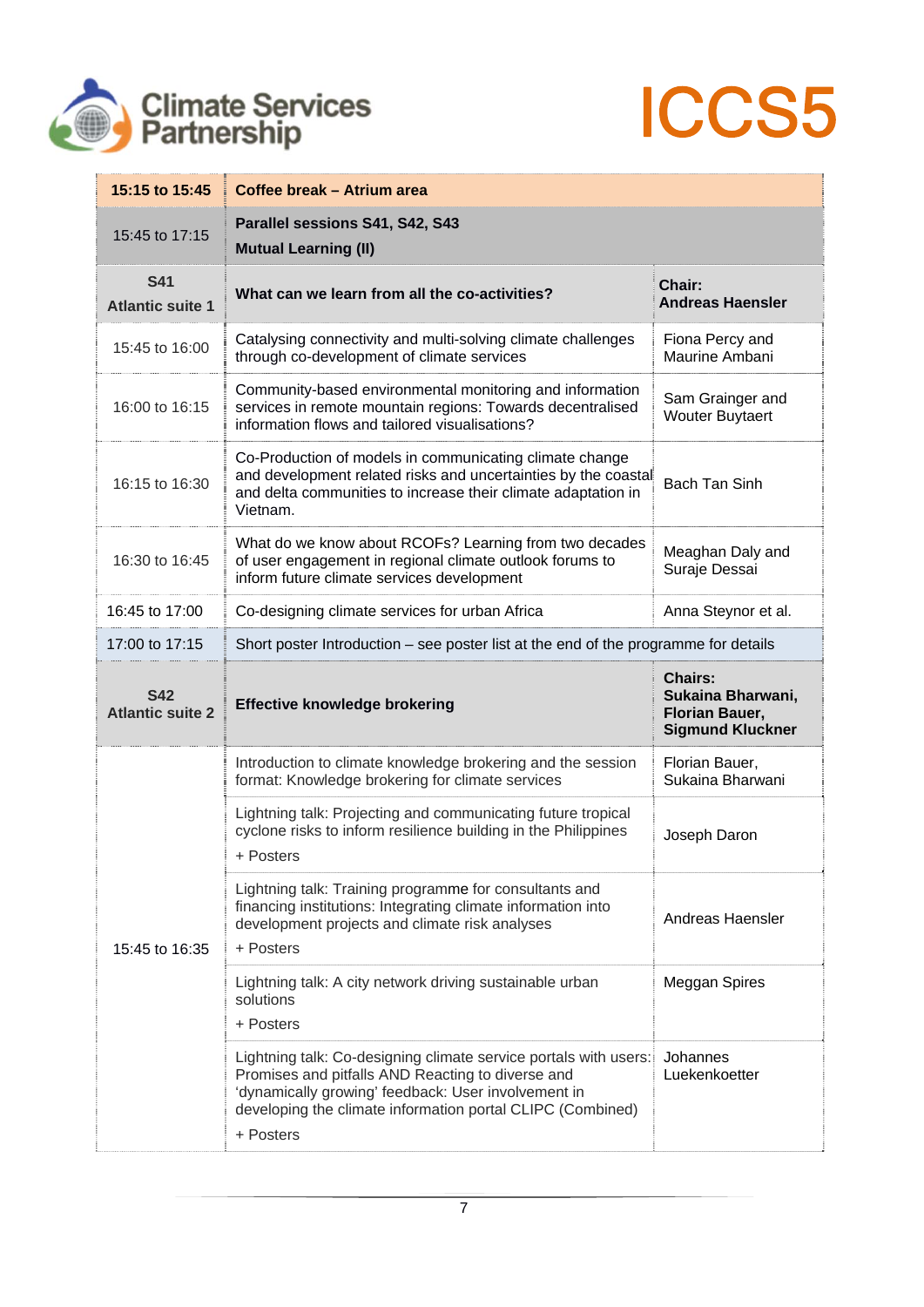



| 16:35 to 17:05           | Interactive discussion in 4 tables around the themes<br>presented in the talks                                                                        | 4 table hosts, overall<br>facilitation by F. Bauer |
|--------------------------|-------------------------------------------------------------------------------------------------------------------------------------------------------|----------------------------------------------------|
| 17:05 to 17:15           | Reporting back and conclusions                                                                                                                        | F. Bauer and<br>table hosts                        |
| <b>S43</b><br>Library    | Local knowledge for local action                                                                                                                      | Chair:<br><b>Katiuscia Fara</b>                    |
|                          | Dialogue as learning method for farmers in science field shops                                                                                        | Sue Walker, Rhino<br>Ariefiansyah                  |
|                          | Improving climate services through a new "no regret" cross-<br>sectorial approach for the benefit of the communities and<br>policy makers.            | Narcisse Zegbe Gahi                                |
| 15:45 to 17:15           | Difficulties of communicating ensemble flood forecasts to<br>small-scale farmers in sub-Saharan Africa: a case study of the<br>Delta State in Nigeria | Eromose Ehije<br>Ebhuoma                           |
|                          | Community based adaptation tool-Participatory scenario<br>planning as a communication tool for seasonal climate<br>forecasts                          | Calistus M.M.<br>Wachana                           |
|                          | Experiences from the Field: Building Resilience through<br>Innovative Approaches to CIS in Central America & East<br>Africa                           | Elliot Levine, Kristin<br>Lambert                  |
|                          | Short poster introduction – see poster list at the end of the programme for details                                                                   |                                                    |
| 17:15 to 17:30           | <b>Break</b>                                                                                                                                          |                                                    |
| 17:30                    | Leave for conference dinner (bus transfer)                                                                                                            |                                                    |
| 18:00                    | <b>Conference dinner at Moyo Restaurant (Kirstenbosch Gardens)</b>                                                                                    |                                                    |
| 22:30                    | Shuttle from restaurant back to Lagoon Beach Hotel                                                                                                    |                                                    |
| Thursday, March 02, 2017 |                                                                                                                                                       |                                                    |
| 9:00 to 10:45            | Plenary Session - Atlantic suite - Chair: Maria Manez                                                                                                 |                                                    |
| 09:00 to 09:15           | <b>Report of Day 2</b>                                                                                                                                |                                                    |
| 09:15 to 10:00           | Keynote<br>Challenges and opportunities for Innovation within the<br>climate services' framework                                                      | David Lesolle,<br>University of<br><b>Botswana</b> |
| 10:00 to 10:45           | Keynote<br>The role of knowledge lost in innovation efforts                                                                                           | Shankar Aswani,<br>Rhodes University,<br><b>SA</b> |
| 10:45 to 11:15           | Coffee break - Atrium area                                                                                                                            |                                                    |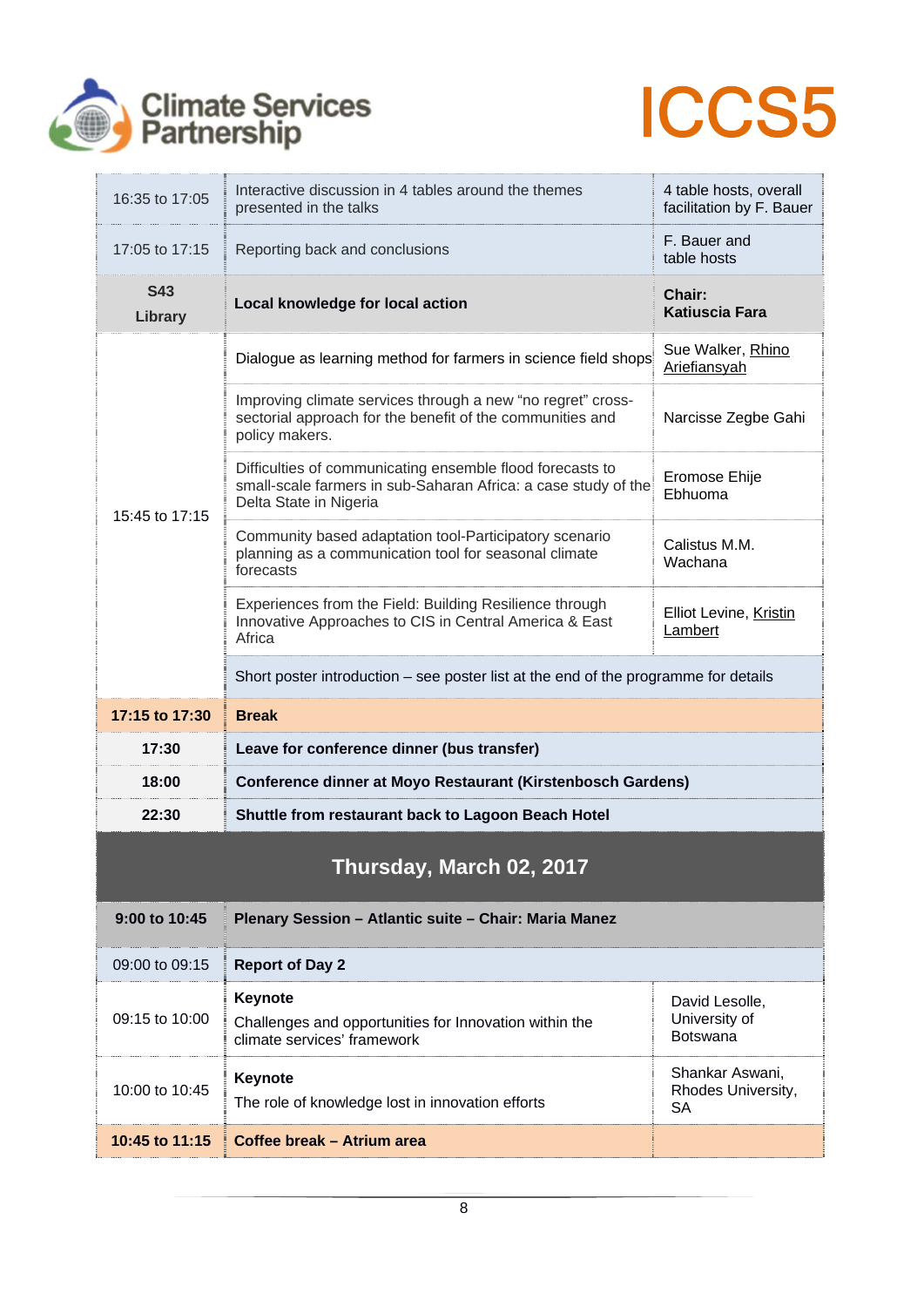



| 11:15 to 12:30    | Plenary Session - Atlantic suite - Chairs: Ana Bucher, Maria Manez<br>Frontiers and the next wave of climate services             |                                                |
|-------------------|-----------------------------------------------------------------------------------------------------------------------------------|------------------------------------------------|
|                   | Short impulse talks<br><b>Discussion</b>                                                                                          | Chris Hewitt, Simon<br>Hughes, Louis Celliers, |
| 12:30 to 13:45    | Lunch break with poster session 2 - Atrium area;<br>side events at conference venue (Atlantic suite 1, Atlantic suite 2, Library) |                                                |
| 13:45 to 15:15    | World Cafe / Round table: Climate services' way forward                                                                           | Ana Bucher,<br>Maria Manez                     |
| 15:15 to 15:45    | Coffee break - Atrium area                                                                                                        |                                                |
| 15:45 to 17:15    | Wrap up World Cafe<br><b>Closing of conference</b>                                                                                | Steve Zebiak, Bruce<br>Hewitson                |
| 17:15 to 17:30    | <b>Break</b>                                                                                                                      |                                                |
| 17:30 to 19:00    | Side events at conference venue<br>(Atlantic suite 1, Atlantic suite 2, Library)                                                  |                                                |
| <b>From 19:30</b> | Internal meeting of CSP and Programme Committee                                                                                   |                                                |

| <b>Market Place - Marine suite</b><br><b>Wednesday, March 01, 10.00 to 12:30</b> |                                                                                                                                       |                                       |
|----------------------------------------------------------------------------------|---------------------------------------------------------------------------------------------------------------------------------------|---------------------------------------|
| M1                                                                               | WASCAL and SASSCAL - Two African science service centers to support<br>regional climate change research and climate service provision | Joerg Helmschrot,<br>Jerome E. Tondoh |
| M <sub>2</sub>                                                                   | JPI Climate: A Key player in advancing climate services in Europe and<br>beyond                                                       | Dagmar Bley                           |
| ΜЗ                                                                               | Knowledge brokering for climate services                                                                                              | Monica Coll Besa                      |
| M4                                                                               | Training the next generation of climate scientists to support climate services                                                        | Joseph Daron                          |
| M5                                                                               | Presentation of the climate services journal                                                                                          | Steffi Ehlert                         |
| M6                                                                               | Filling the gaps in for the provision of effective climate services in Southern<br>Africa                                             | Nsadisa Faka                          |
| M7                                                                               | Information system for climate risk management in Agriculture production in<br>Uruguay.                                               | Agustín Giménez                       |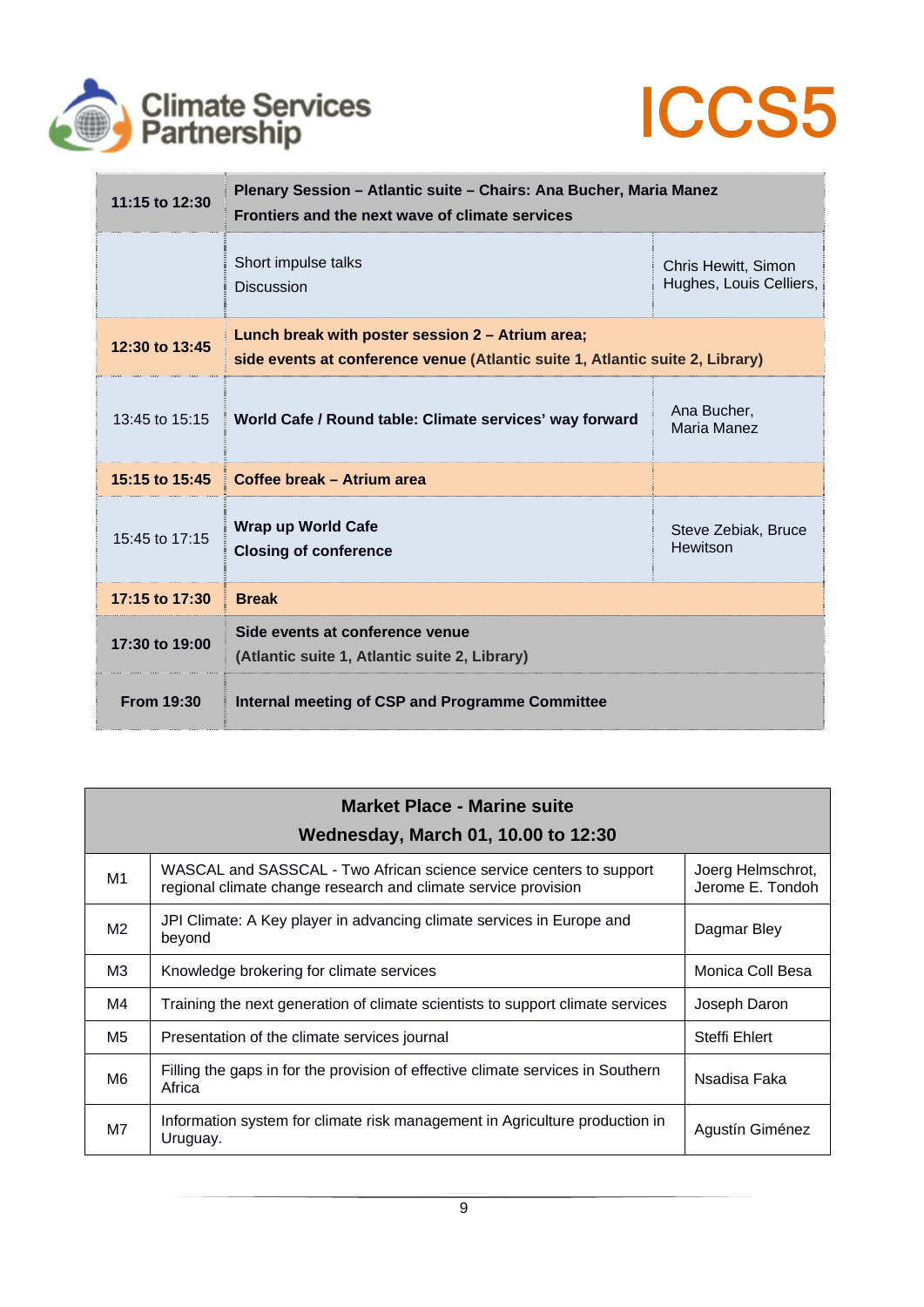



| M8              | Using the dialogic change model as a result-oriented approach in designing<br>and implementing stakeholder dialogues in climate services                     | Alina Gruen                              |
|-----------------|--------------------------------------------------------------------------------------------------------------------------------------------------------------|------------------------------------------|
| M <sub>10</sub> | Power analytics and visualization for climate science: A web platform for<br>climate services                                                                | David Huard                              |
| M11             | <b>Climate Tagger</b>                                                                                                                                        | Sigmund Kluckner                         |
| M12             | Introducing Climateurope: A network to support Europe's research and<br>innovation activities in the fields of Earth-System Modeling and climate<br>services | Lola Kotova                              |
| M <sub>13</sub> | Climate Cafe abstract-WISER Programme                                                                                                                        | <b>Bill Leathes</b>                      |
| M14             | African impact Atlas: a Systematic analysis of impacts in Africa under different<br>climate change scenarios                                                 | Chris Lennard                            |
| M15             | Interactive exploration and combination of climate indicators in the CLIPC<br>portal                                                                         | Johannes<br>Lueckenkoetter               |
| M16             | Performance Based Budgeting System                                                                                                                           | <b>Liliet Sofitri</b>                    |
| M17             | Presenting uncertainty with confidence - a new methodology for climate<br>impact indicators                                                                  | Juliane Otto                             |
| M18             | Adaptation Learning Programme (ALP)                                                                                                                          | Fiona Percy                              |
| M19             | Machine learning for climate risk management downstream of hydropower<br>dams                                                                                | Pablo Suarez                             |
| M20             | CR2 Climate explorer                                                                                                                                         | Francisca Munoz<br><b>Bravo</b>          |
| M21             | R-Instat - Filling a gap in statistical software                                                                                                             | James Musyoka                            |
| M22             | Contributions of the Climate Service Center Germany to SASSCAL                                                                                               | Arne Kriegsmann,<br><b>Torsten Weber</b> |
| M23             | The climate services for resilient development partnership                                                                                                   | Steve Zebiak                             |
| M24             | Weather and climate services for resilient development: A policy makers and<br>practitioners                                                                 | Kanta Kumari,<br>Ana Bucher              |
| M25             | Learn from today to anticipate tomorrow                                                                                                                      | Maria Manez                              |
| M26             | WASCAL and SASSCAL - Two African science service centers to support<br>regional climate change research and climate service provision                        | Jerome Tondoh,<br>Joerg Helmschrot       |
| M27             | Cauldron and Drainpipe game                                                                                                                                  | Rosalind Cornforth                       |
| M28             | Showcasing climate services for health in Africa                                                                                                             | Lucia Montoya                            |
| M29             | Tbc                                                                                                                                                          | Madeleine C.<br>Thomson                  |
| M30             | Science Field Shops to assist farmers in developing their own adaptation<br>capabilities: An anthropological initiative of climate services in Indonesia     | Rhino<br>Ariefiansyah                    |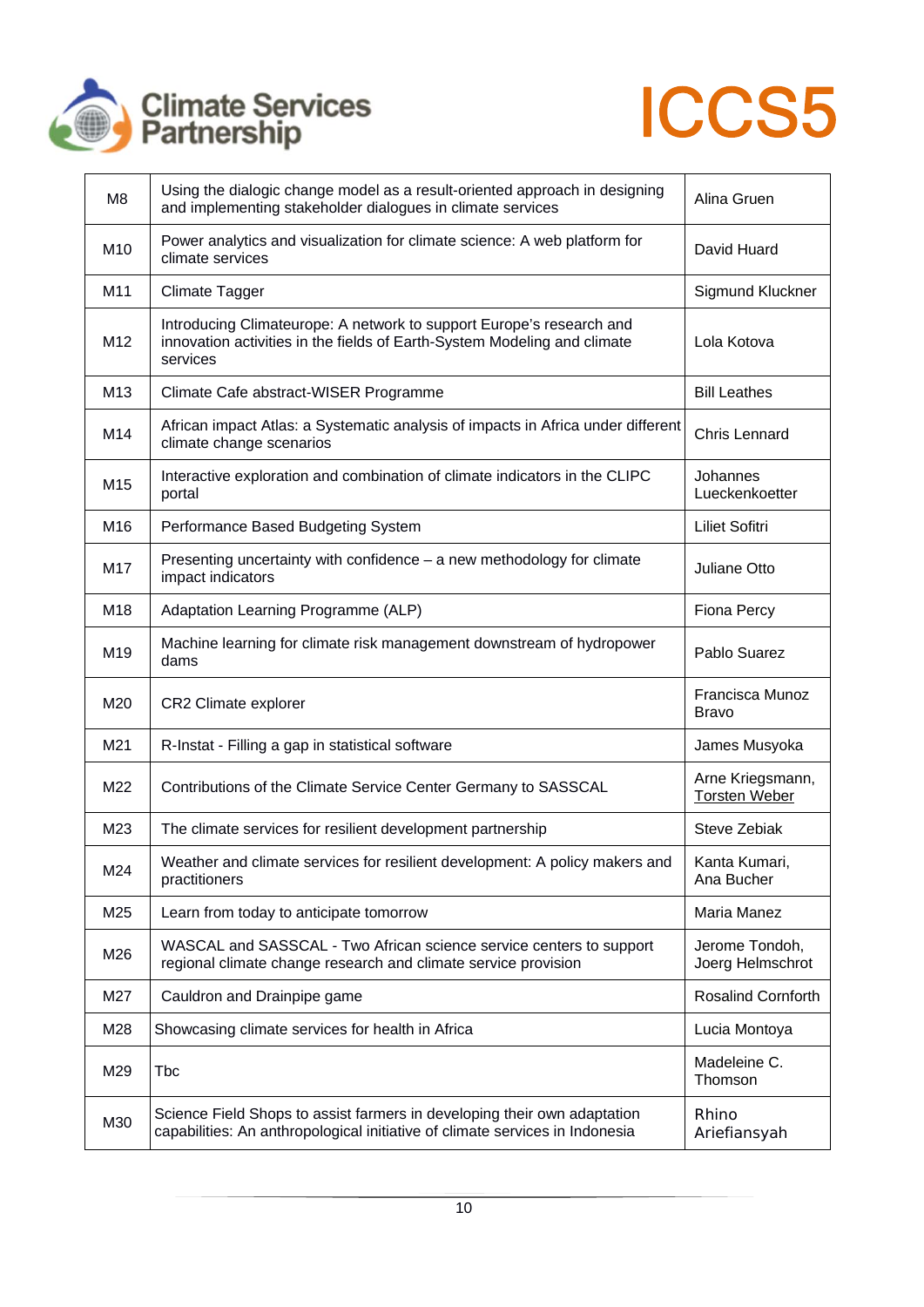



| Poster session 1 - Atrium area<br>Wednesday, March 01, 2017, 12.30 to 13.45 |                                                                                                                                                                                                                   |                              |
|-----------------------------------------------------------------------------|-------------------------------------------------------------------------------------------------------------------------------------------------------------------------------------------------------------------|------------------------------|
|                                                                             | Posters will be on display from February 28 to March 01, 14.00                                                                                                                                                    |                              |
| <b>S12</b>                                                                  | <b>Examples of user initiated services</b>                                                                                                                                                                        |                              |
| S12-P1                                                                      | Climate-Fact-Sheets and further Follow up products -<br>the success of user-initiated climate service products                                                                                                    | Andreas Haensler             |
| S12-P2                                                                      | Socio-Economic vulnerability, adaptation to Agro-<br>climatic risk and the potential of user-tailored climate<br>services for the Andean Highlands: The case of Quinoa<br>production in the region of Puno, Peru. | Manuel Valverde<br>Bocanegra |
| <b>S13</b>                                                                  | Good Ideas that never worked                                                                                                                                                                                      |                              |
|                                                                             | No posters in session S13.                                                                                                                                                                                        |                              |
| <b>S14</b>                                                                  | National initiatives in climate services                                                                                                                                                                          |                              |
| S14-P1                                                                      | A Swedish perspective on building climate services<br>using regional climate projections                                                                                                                          | <b>Grigory Nikulin</b>       |
| S14-P2                                                                      | Climate products for various clients in the climate<br>information of the South African weather service                                                                                                           | Mthobisi Nxumalo             |
| S <sub>14</sub> -P <sub>3</sub>                                             | Public finance and market based instruments to<br>improve climate resilience in Indonesia                                                                                                                         | <b>Liliek Sofitri</b>        |
| S14-P4                                                                      | Tilting at Windmills: Coastal climate services to local<br>government in South Africa                                                                                                                             | <b>Louis Celliers</b>        |
| S <sub>14</sub> -P <sub>5</sub>                                             | Weather forecast information and capacity need<br>assessment for Nepal                                                                                                                                            | Jeeban Panthi -<br>withdrawn |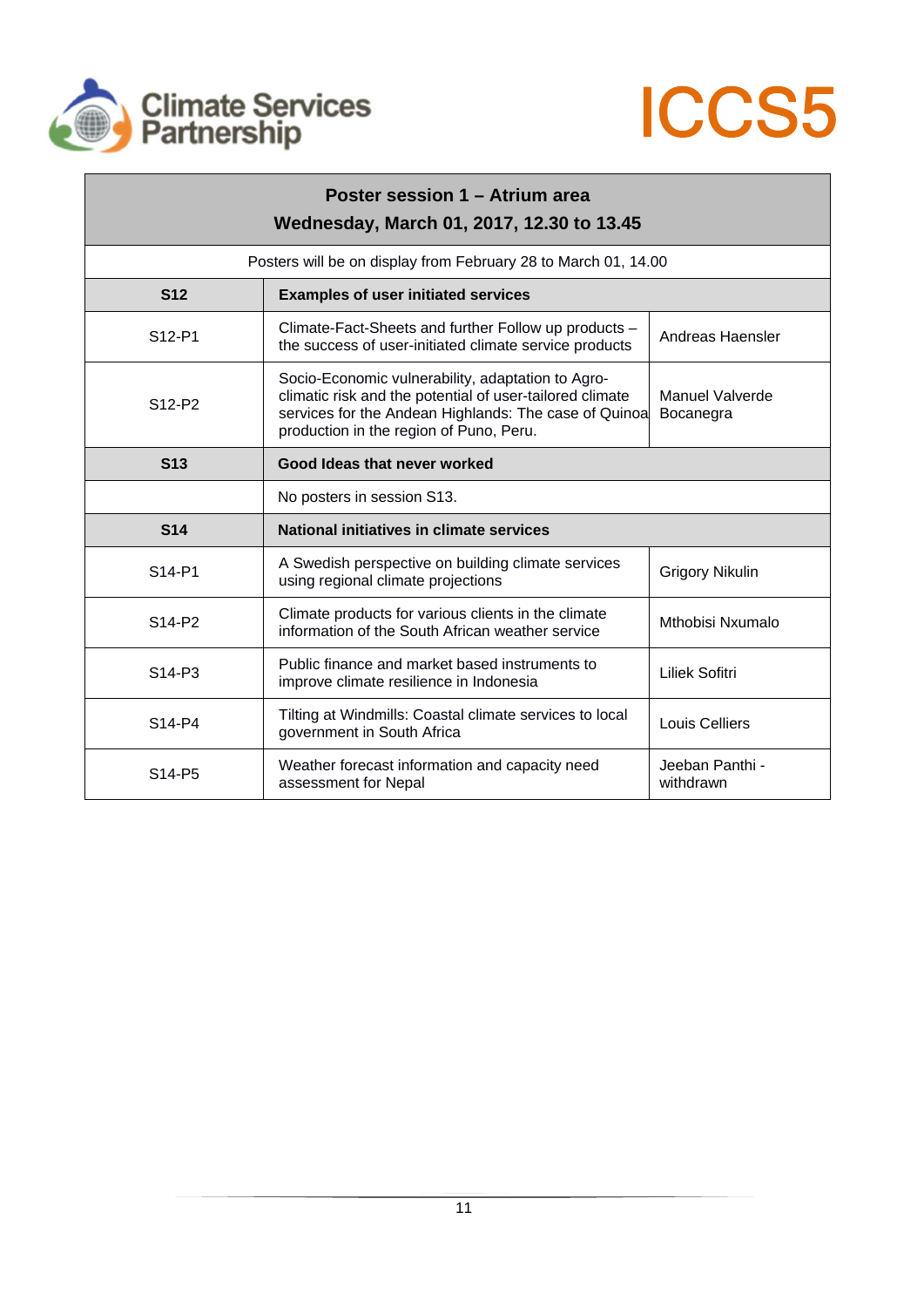



| <b>S15</b>                      | Projects on the regional and trans-national scale                                                                                                                                                                 |                                   |
|---------------------------------|-------------------------------------------------------------------------------------------------------------------------------------------------------------------------------------------------------------------|-----------------------------------|
| S15-P1                          | An interactive model to climate vulnerability impact<br>assessment mapping in the health sector (Malaria<br>disease)                                                                                              | Grace Koech                       |
| S15-P2                          | Socio-Economic vulnerability, adaptation to Agro-<br>Climatic risk and the potential of user-tailored climate<br>services for the Andean Highlands: The case of Quinoa<br>production in the region of Puno, Peru. | Lizet Katerin Cristobal<br>Romero |
| S <sub>15</sub> -P <sub>3</sub> | Lessons learned regarding climate service needs for<br>local government in South Africa                                                                                                                           | Miriam Murambadoro                |
| S15-P4                          | A common infrastructure for the Co-Development and<br>provision of climate services in Latin America and the<br>Caribbean: the Datoteca                                                                           | Xandre M. Chourio                 |
| S15-P5                          | Climate information needs in Southern Africa:<br>A review                                                                                                                                                         | Daleen Lotter                     |
| S15-P6                          | Implementing Drought Early Warning Information<br>Systems (DEWIS) in the SIDS context: The Caribbean<br>experience                                                                                                | Cedric Van Meerbeeck              |
| S15-P7                          | Analysing regional climate change in Africa in a 1.5°C<br>Global warming world                                                                                                                                    | <b>Torsten Weber</b>              |
| S <sub>15</sub> -P <sub>8</sub> | SASSCAL WeatherNet - Regional climate observation<br>for climate service provision in Southern Africa                                                                                                             | Joerg Helmschrot et al.           |
| S15-P9                          | The extreme climate index as an innovative instrument<br>to stimulate climate adaptation efforts in Africa                                                                                                        | Marcello Petita et al.            |
| <b>S21</b>                      | <b>Climate services business models</b>                                                                                                                                                                           |                                   |
| S21-P1                          | Forecast scheme of temperature-related mortality for<br>decision-making in European regions and cities                                                                                                            | Joan Ballester                    |
| S21-P2                          | Presentation on the completed quick-start projects for<br>the WISER Programme                                                                                                                                     | John Faragher                     |
| S21-P3                          | Emerging institutional logics of climate services                                                                                                                                                                 | Atte Harjanne                     |
| S21-P4                          | Unleashing European climate services market-The<br><b>EU-MACS Project</b>                                                                                                                                         | Atte Harjanne                     |
| S21-P5                          | The changing role of NGOs in supporting climate<br>services: Insights from Ethiopia and Burkina Faso                                                                                                              | <b>Blane Harvey</b>               |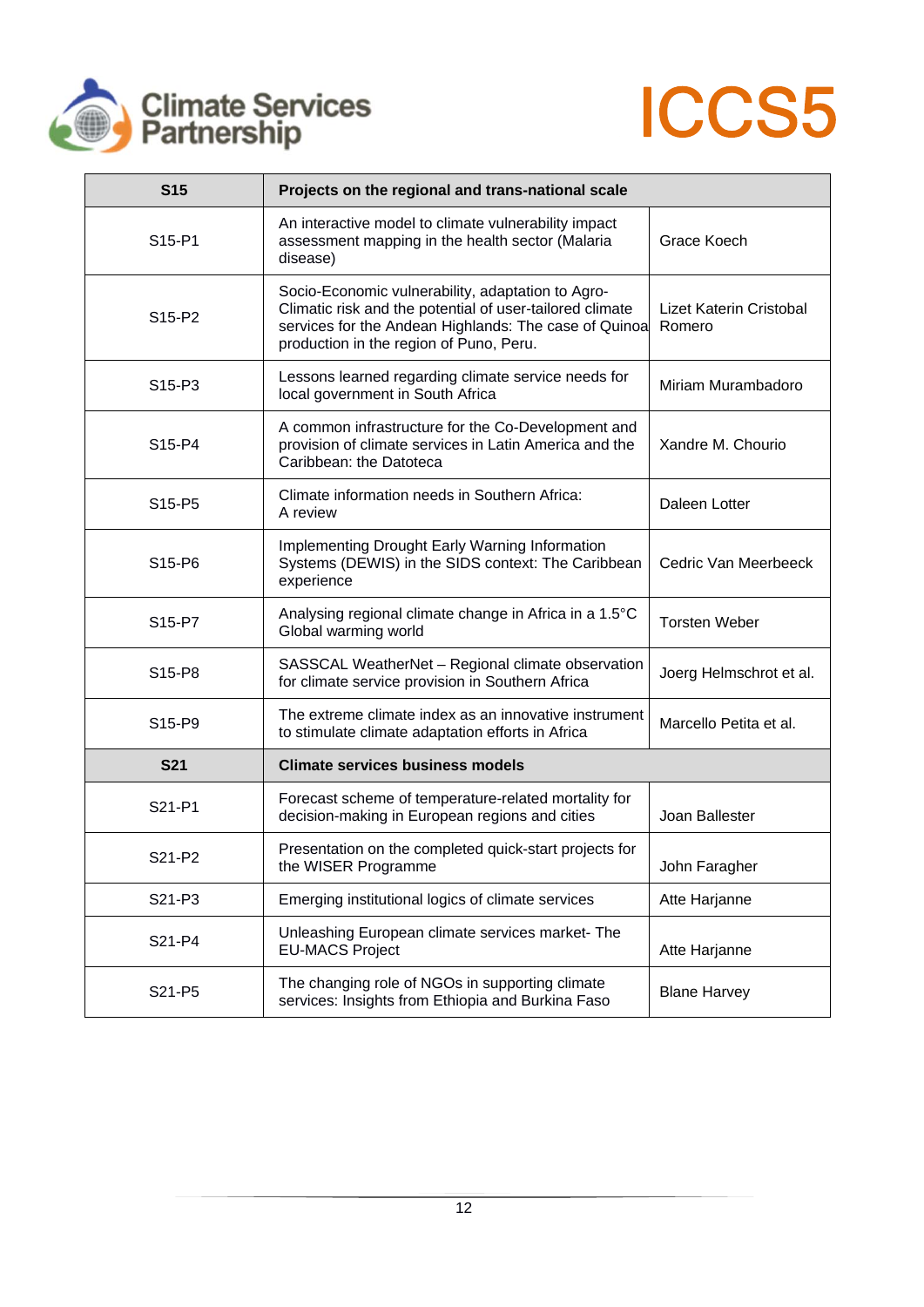



| <b>S22</b>                      | Climate services' added value and evaluation                                                                                                     |                                       |
|---------------------------------|--------------------------------------------------------------------------------------------------------------------------------------------------|---------------------------------------|
| S22-P1                          | Development metrics for assessing the readiness of<br>national meteorological and hydrological services in<br>Africa to implement GFCS           | Tufa Dinku                            |
| S22-P2                          | An evaluation of the efficiency of Malaria climate-based<br>prediction models in Kenya                                                           | David Gikungu, et al.                 |
| S <sub>22</sub> -P <sub>3</sub> | Data evaluation for climate models                                                                                                               | Hilppa Gregow,<br>Elisabeth Viktor    |
| S22-P4                          | Ease of use versus scientific accuracy in climate<br>information: The experience of Ouranos on adaptation<br>projects                            | David Huard                           |
| S <sub>22</sub> -P <sub>5</sub> | Assessing the benefits of weather and seasonal<br>forecasts to Millet growers in Niger                                                           | Philippe Roudier, et al.              |
| S22-P6                          | Presentation of framework for value for money and<br>socio-economic benefits appraisal for the WISER<br>programme.                               | David Britton,<br><b>Bill Leathes</b> |
| S22-P7                          | Economic valuation of modern and traditional climate<br>services in Benin                                                                        | Cocou J. Amegnaglo                    |
| S22-P8                          | Recent development of valuing climate services for<br>agriculture in Taiwan                                                                      | Hen-I Lin, et al.                     |
| S22-P9                          | Evaluation for the climate services in agriculture: A<br>case study of economic benefits for Taiwanese farmers                                   | Hen-I Lin, et al.                     |
| S22-P10                         | Evaluation of JPI climate activities                                                                                                             | Dagmar Bley                           |
| S22-P11                         | Process monitoring in climate services                                                                                                           | Lulekwa Gqiba, Alina<br>Gruen         |
| <b>S23</b>                      | <b>What are effective Climate Services?</b>                                                                                                      |                                       |
| S23-P1                          | Abstract on climate services                                                                                                                     | Philip Eric Bakalikwira               |
| S23-P2                          | Lessons learned from failures and successes of<br>climate services abstract                                                                      | Norbert Ebegu                         |
| S23-P3                          | Climate risk narratives: An alternative approach to<br>integrating climate information into decision making                                      | Jessica Lee                           |
| S23-P4                          | Climate change response capabilities: The case of<br>Waterberg district municipality in Limpopo Province                                         | Chipo Mukonza                         |
| S23-P5                          | Climate services in Latin America: Bridging the global<br>information with the regional needs to support NMHSs:<br>The case of El Niño 2015-2016 | Juan Jose Nieto                       |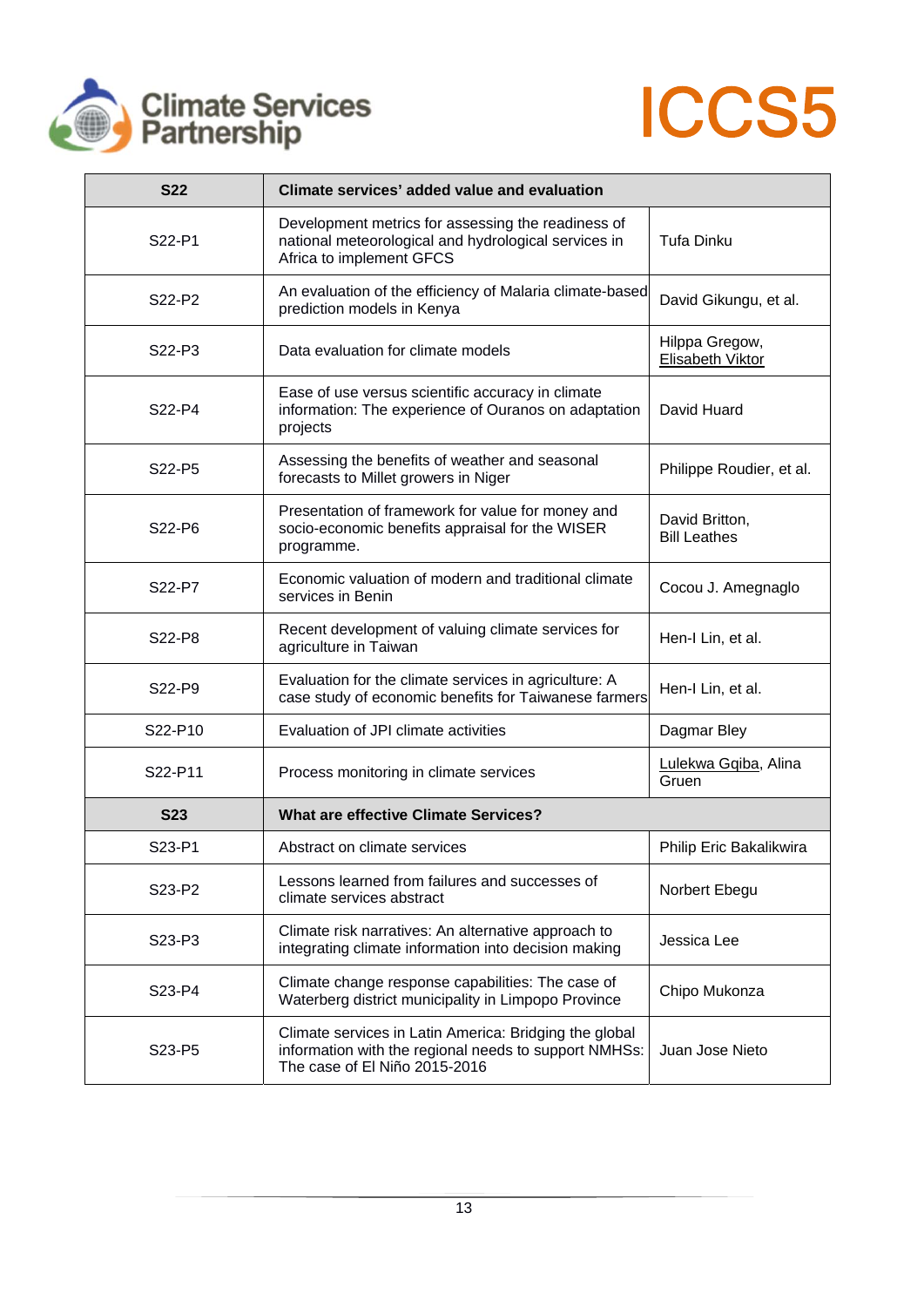



| Poster session 2– Atrium area<br>Thursday, March 02, 2017, 12.30 to 13.45 |                                                                                                                                         |                            |  |  |
|---------------------------------------------------------------------------|-----------------------------------------------------------------------------------------------------------------------------------------|----------------------------|--|--|
| Posters will be on display from March 01, 15.00, to March 02              |                                                                                                                                         |                            |  |  |
| <b>S31</b>                                                                | From data and information to knowledge                                                                                                  |                            |  |  |
| S31-P1                                                                    | Water, climate, climate services and sustainable<br>urbanisation: An Indian Metro City experience                                       | Shailendra Kumar<br>Mandal |  |  |
| S31-P2                                                                    | El Niño and Malaria in Eastern Africa: The Ethiopian<br>experience and recent advances in data and tools                                | Aisha Owusu                |  |  |
| S31-P3                                                                    | The use of ARC data for the determination of<br>dagriculture production losses in West Africa: The<br>cases of Senegal and Burkina Faso | Pierre Corneille Sambou    |  |  |
| S31-P4                                                                    | Climate information for planning and decision making<br>for small holder farmers in Northern Ghana                                      | Asare Kofi                 |  |  |
| S31-P5                                                                    | Climatic data analysis with R-Instat                                                                                                    | Stephen Kiplimo Kogo       |  |  |
| S31-P6                                                                    | An online course for historical climate data analysis<br>training                                                                       | James Kaleli Musyoka       |  |  |
| S31-P8                                                                    | Climate service value chain analysis for flood risk<br>reduction: Case of Lusaka City, Zambia.                                          | Beverly Musonda Mushili    |  |  |
| S31-P9                                                                    | Climate services for the health sector: Long-Lead El<br>Niño forecasts to predict dengue Risk in El Oro,<br>Ecuador                     | Desislava Petrova          |  |  |
| <b>S32</b>                                                                | User involvement in climate services development                                                                                        |                            |  |  |
| S32-P1                                                                    | A Model for the Co-Production of user-driven climate<br>early warning information: Insights from the Caribbean                          | Roche Mahon                |  |  |
| S32-P2                                                                    | User involvement in climate services                                                                                                    | Meliqiniso Sibanda         |  |  |
| S32-P3                                                                    | Bridging the gap between providers and users of<br>climate services in Lake Manyara Catchment,<br>Tanzania                              | Robert K.M. Sunday         |  |  |
| S32-P4                                                                    | Seven climate services to assist farmers in developing<br>their own adaptation capability                                               | Rhino Ariefiansyah         |  |  |
| S32-P5                                                                    | Shaping the Copernicus climate change service to<br>provide Fit-For-Purpose information for decision-<br>making for the health sector   | Anna Deluca                |  |  |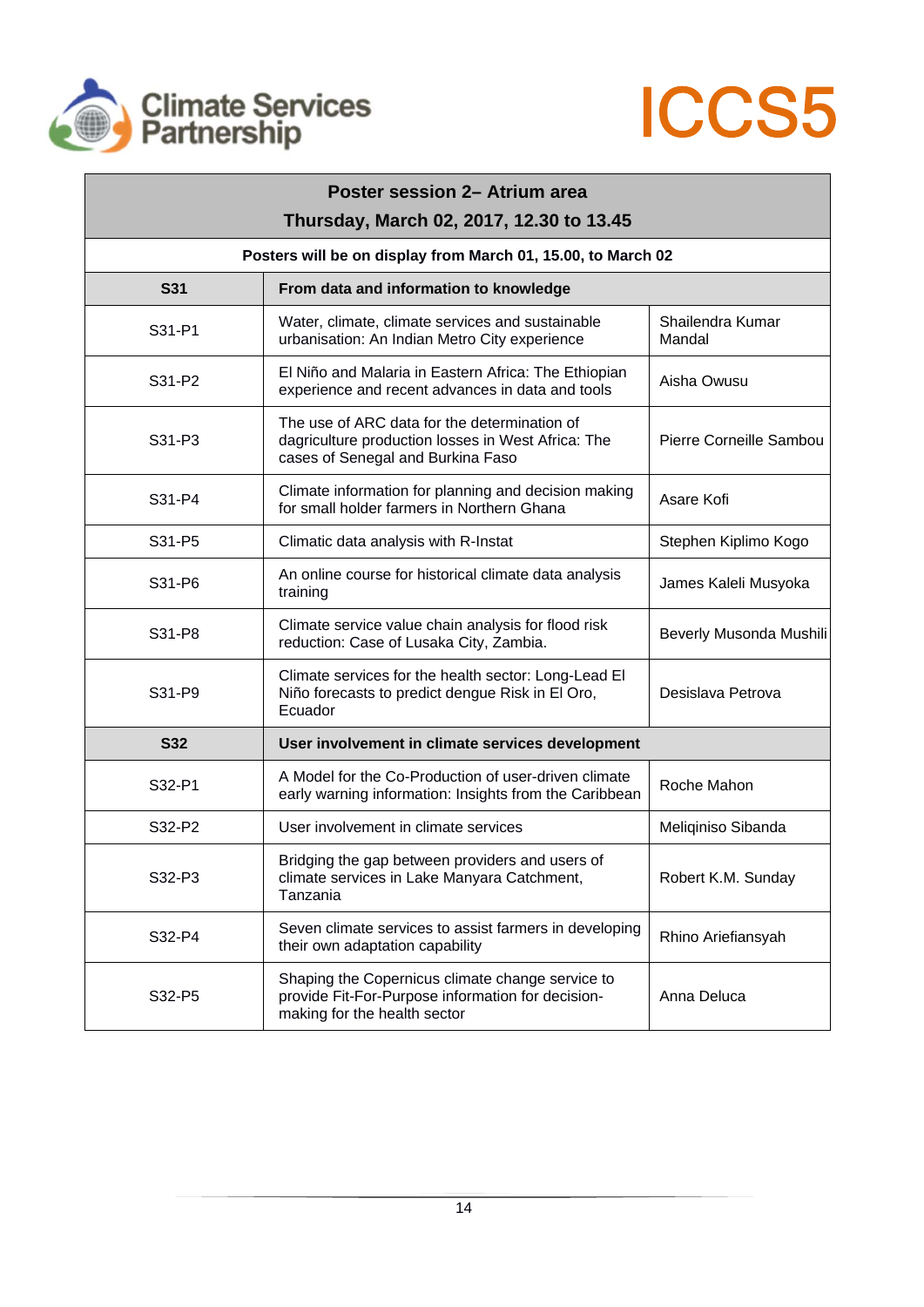



| <b>S33</b> | Climate services research and capacity building needs                                                                                                                                                                       |                                        |
|------------|-----------------------------------------------------------------------------------------------------------------------------------------------------------------------------------------------------------------------------|----------------------------------------|
| S33-P1     | Capacity development and research on climate<br>services and health: Experience from Tanzania                                                                                                                               | Hussein Mohamed                        |
| S33-P2     | High temperatures shift Malaria to Highlands: An<br>early warning for actors and community                                                                                                                                  | Susan F. Rumisha                       |
| S33-P3     | The provision of Indonesian climate service is urgent<br>to strengthen to deal with global climate change                                                                                                                   | Suradi                                 |
| S33-P4     | Climate change related capacity development status<br>in Nepal                                                                                                                                                              | Madhav Giri                            |
| S33-P5     | The Salient Views on Climate Services in Africa: A<br>focused systematic review of literature                                                                                                                               | Albert Edgar Manyuchi,<br>Coleen Vogel |
| S33-P6     | Effective capacity building for climate-resilient health<br>systems                                                                                                                                                         | <b>Rosalind Cornforth</b>              |
| S33-P7     | Regional differences in global crop model<br>performance: A call for improved representation of<br>cropping systems in Sub-Saharan Africa to support<br>the production of useful and robust climate<br>information services | Delphine Deryng -<br>withdrawn         |
| <b>S41</b> | What can we learn from all the co-activities?                                                                                                                                                                               |                                        |
| S41-P1     | Lost in translation                                                                                                                                                                                                         | <b>Vitalis Goodwell</b><br>Chipfakacha |
| S41-P2     | Climate information for adaptation response at local<br>government level                                                                                                                                                    | Julia Mambo                            |
| S41-P3     | Tailored climate services for smallholder farmers in<br>Semi-Arid regions of Zimbabwe                                                                                                                                       | Leonard S. Unganai                     |
| S41-P4     | Mainstreaming climate information into Rwanda's<br>climate and environment fund, FONERWA                                                                                                                                    | Julio Araujo                           |
| S41-P5     | User-Centricity for Multi-Model climate projections:<br>Lessons learned from existing initiatives and research<br>Projects in Europe                                                                                        | Elisabeth Viktor                       |
| S41-P6     | From a clean slate to multiple options - Eliciting user<br>needs for climate information in Malawi                                                                                                                          | Katherine Vincent                      |
| S41-P7     | Tbd                                                                                                                                                                                                                         | Ngo Cong Chinh                         |
| S41-P8     | Value chain of peri-urban wetlands' ecosystems and<br>the climate services for the wellbeing of urban poor in<br>a coastal metropolis in Bangladesh development                                                             | Mustafa Saroar, Nuzhat<br>Fatema       |
| S41-P9     | Why do some urban poor in climatically affected<br>coastal Bangladesh care more about protection from<br>ecosystem disservices than harnessing benefits from<br>ecosystem services?                                         | Mustafa Saroar, Nuzhat<br>Fatema       |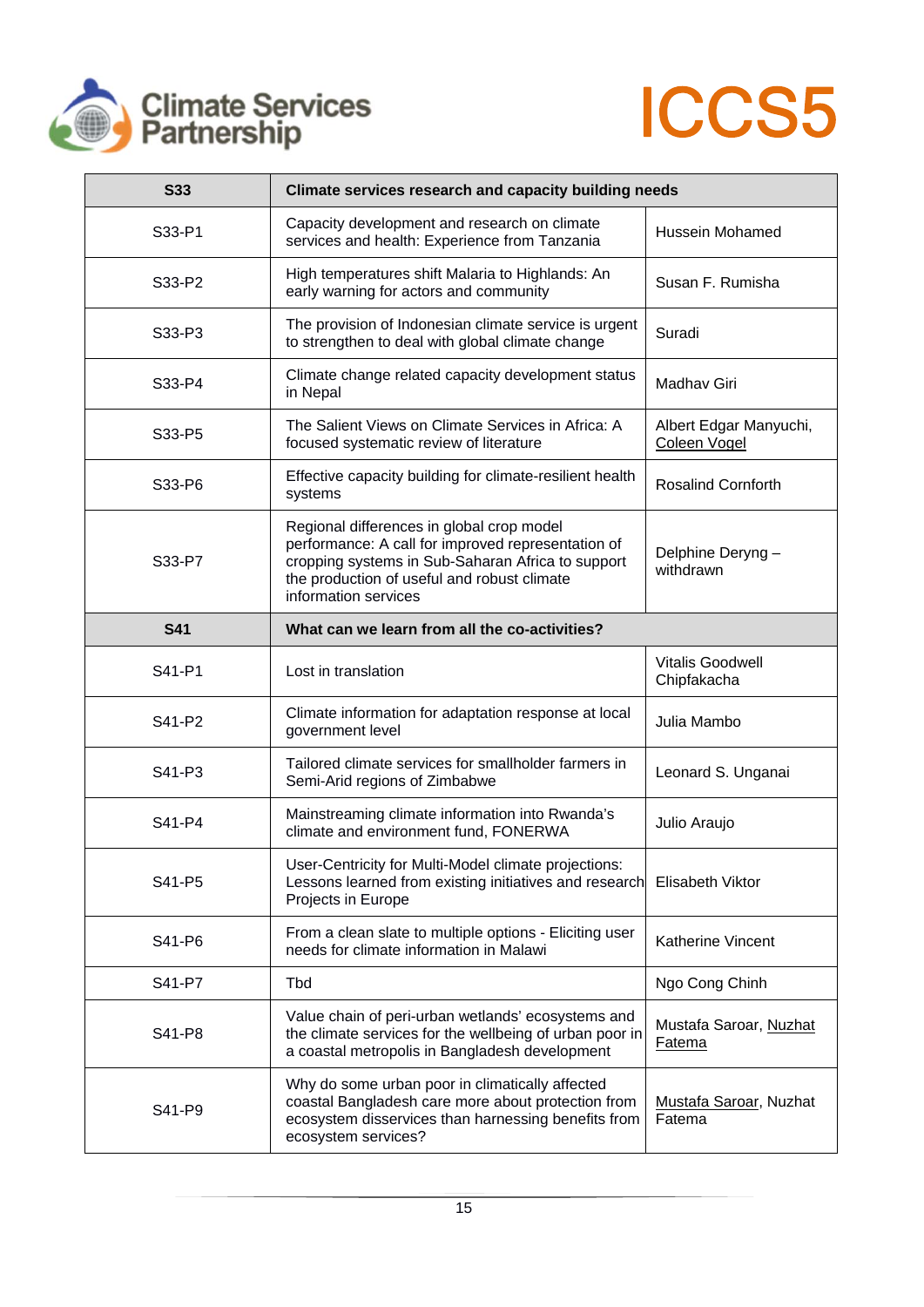



| <b>S42</b> | <b>Effective knowledge brokering</b>                                                                                                                                                                                                |                                        |
|------------|-------------------------------------------------------------------------------------------------------------------------------------------------------------------------------------------------------------------------------------|----------------------------------------|
| S42-P1     | Implementing climate services in South Asia - Cases<br>from agriculture and water sector                                                                                                                                            | Anshul Agarwal                         |
| S42-P2     | Training the next generation of climate scientists to<br>support climate services                                                                                                                                                   | Joseph Daron                           |
| S42-P3     | Capacity building for climate change adaptation: Role<br>of management education in India                                                                                                                                           | Dharmendra S. Sengar                   |
| S42-P4     | Guidelines on NHMSs capacity development for<br>climate services                                                                                                                                                                    | Yahya Abawi                            |
| S42-P5     | Exploring the possibility of developing a common<br>language for climate services and development                                                                                                                                   | Anna Steynor                           |
| S42-P6     | WeFarm demonstrator - Weather & Climate message<br>analysis                                                                                                                                                                         | <b>Richard Lamb</b>                    |
| S42-P7     | Media advocacy communication campaign for<br>effective climate change policy and research<br>information service in Africa AND Promoting gender<br>equality communication campaigns for user access to<br>climate service in Africa | Wilson Okaka                           |
| S42-P8     | Strengthening community health capacity in Malawi<br>with climate-based health advisories                                                                                                                                           | Humphreys Masuku                       |
| <b>S43</b> | Local knowledge for local action                                                                                                                                                                                                    |                                        |
| S43-P1     | Climate resilience: Improving future responses to<br>climate change and resource governance leveraging<br>on institutional reforms                                                                                                  | Mercy Ojoyi                            |
| S43-P2     | Raising risk awareness through extreme event<br>attribution: Case studies from India, Ethiopia and<br>Kenya                                                                                                                         | Roop K. Singh                          |
| S43-P3     | Local knowledge for local action                                                                                                                                                                                                    | <b>Uttam Ghimire</b>                   |
| S43-P4     | Indigenous knowledge and community-based<br>research to support climate change adaptation in<br>Eastern Himalayas                                                                                                                   | Lun Yin                                |
| S43-P5     | Potential and limitations of a Web-based interface for<br>collecting rainfall data through citizen science in<br>Namibia and beyond                                                                                                 | Michael Chamunorwa                     |
| S43-P6     | User involvement in climate services/ Improvement of<br>rainfall station network through volunteer observers                                                                                                                        | <b>Tamburiro Tecla</b><br>Pasipangodya |

Status as of: Friday, 24<sup>th</sup> of February, 10 am CET.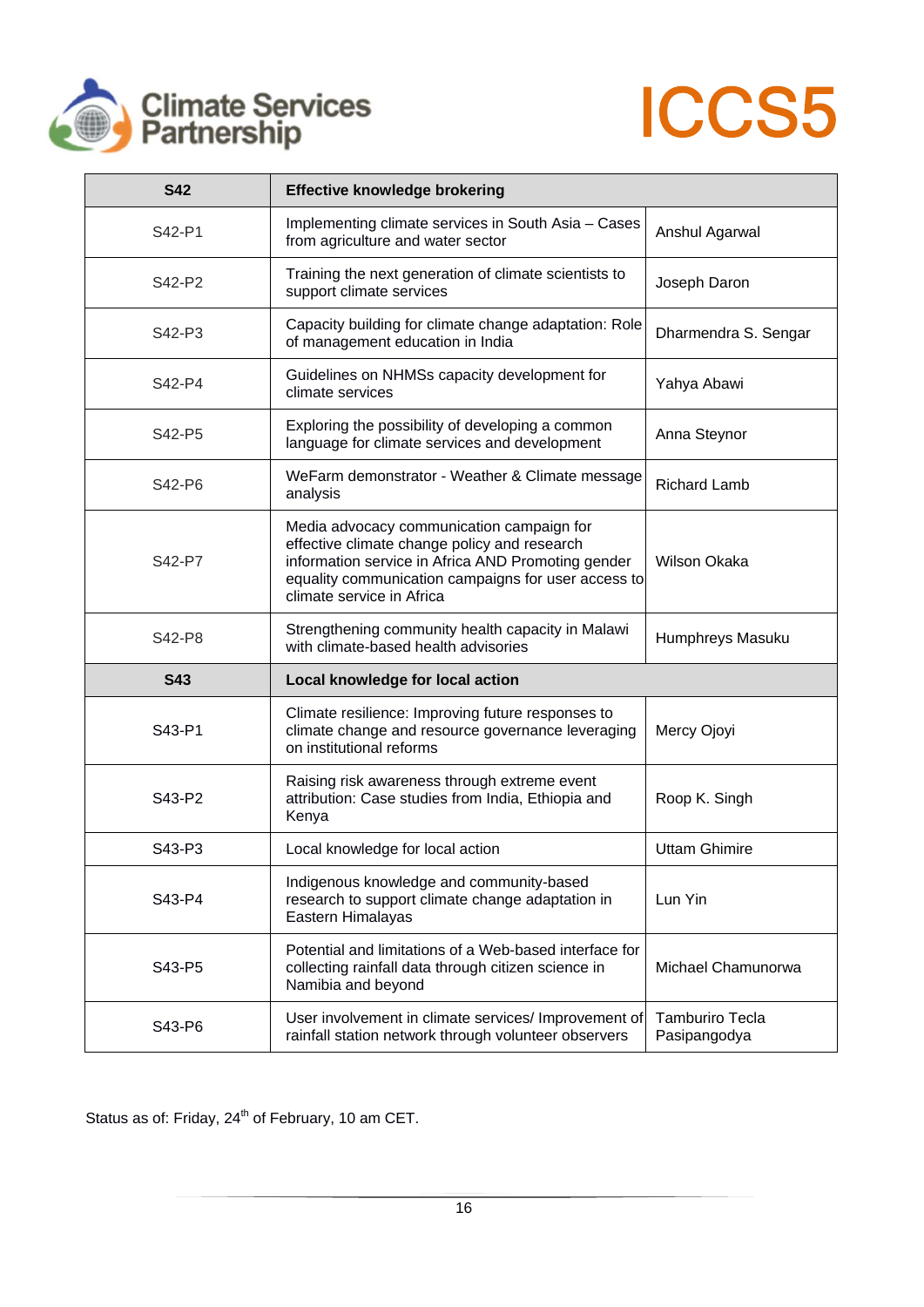



## **Conference organization:**

Helmholtz-Zentrum Geesthacht (HZG) Climate Service Center Germany (GERICS) Dr. Tanja Blome (tanja.blome@hzg.de) Mobile +49 176 4561 0761

University of Cape Town Melanie Rustin-Nefdt (melanie@csag.uct.ac.za) Mobile +27 83 943 1481

QR-code for evaluation link:

Please evaluate this conference via our survey link: https://www.esurveycreator.com/s/ICCS5